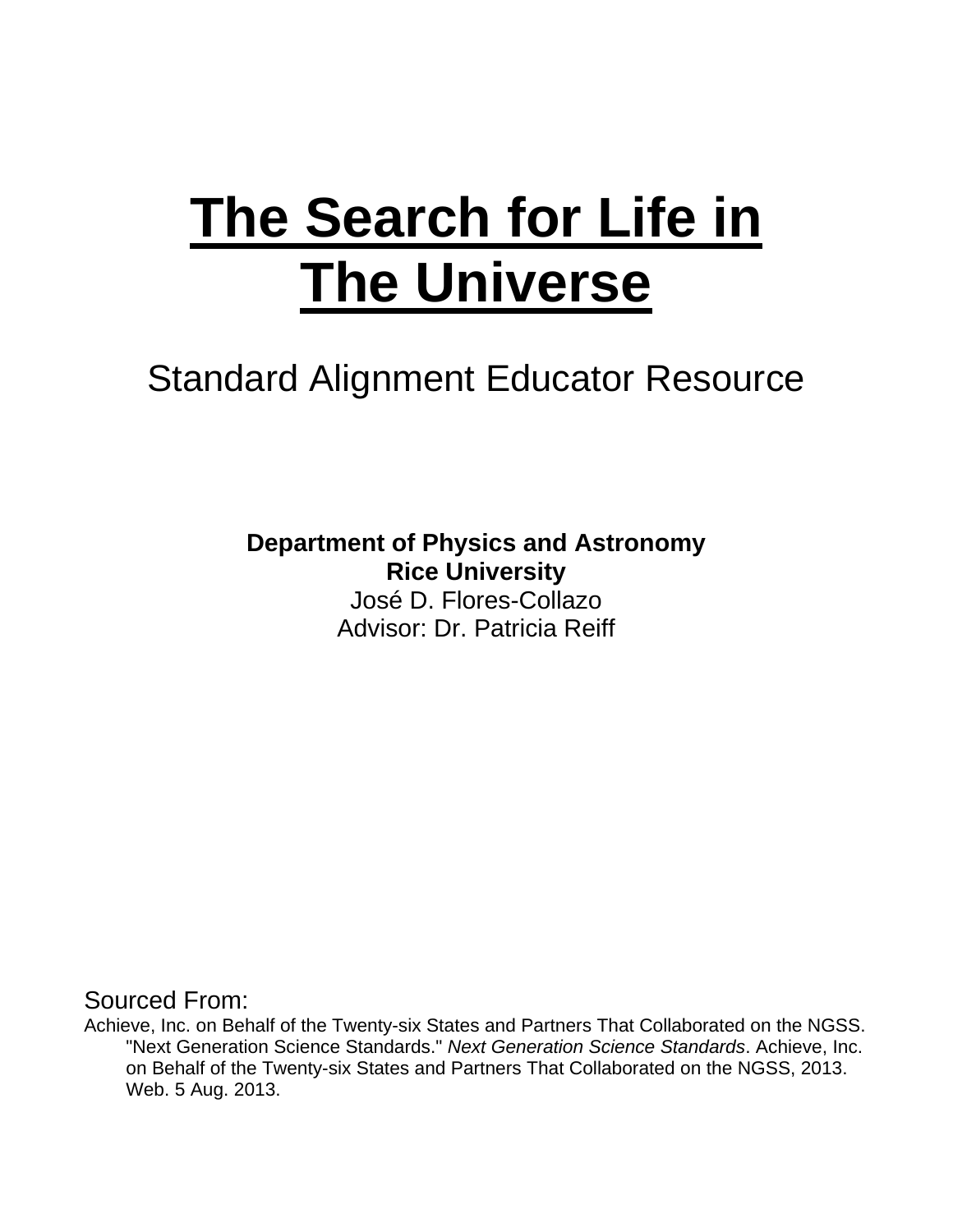## **Next Generation Science Standards**

Primary Focus 

-Indicates that the show aligns fully and/or fully covers the scientific principle within the specific standard.

#### **Secondary Focus**

-Indicates that the context of the show vs. the standard does not fully align. The scientific principle within the specific standard is discussed and the show provides the student with valuable information or visualization that will help them complete the standard, however the student may not be directed to perform the same task that is outlined in the standard.

#### Ancillary Material

-Indicates standard that is not explicitly discussed or shown but can be inferred by the viewer through either prior knowledge that relates to the show topics or new knowledge gained through watching the show.

Additional information on criteria used to align each standard can be found at: http://www.nextgenscience.org/search-standards-dci

#### **K-5**

- **K-PS2-1. Plan and conduct an investigation to compare the effects of different strengths or different directions of pushes and pulls on the motion of an object.** [Clarification Statement: Examples of pushes or pulls could include a string attached to an object being pulled, a person pushing an object, a person stopping a rolling ball, and two objects colliding and pushing on each other.] [*Assessment Boundary: Assessment is limited to different relative strengths or different directions, but not both at the same time. Assessment does not include non-contact pushes or pulls such as those produced by magnets.*]
- **K-PS2-2. Analyze data to determine if a design solution works as intended to change the speed or direction of an object with a push or a pull.\*** [Clarification Statement: Examples of problems requiring a solution could include having a marble or other object move a certain distance, follow a particular path, and knock down other objects. Examples of solutions could include tools such as a ramp to increase the speed of the object and a structure that would cause an object such as a marble or ball to turn.] [*Assessment Boundary: Assessment does not include friction as a mechanism for change in speed.*]
- **K-PS3-1. Make observations to determine the effect of sunlight on Earth's surface.** [Clarification Statement: Examples of Earth's surface could include sand, soil, rocks, and water] [Assessment Boundary: Assessment of temperature is limited to relative measures such as warmer/cooler.]
- **K-LS1-1. Use observations to describe patterns of what plants and animals (including humans) need to survive.** [Clarification Statement: Examples of patterns could include that animals need to take in food but plants do not; the different kinds of food needed by different types of animals; the requirement of plants to have light; and, that all living things need water.]
- **K-ESS2-1. Use and share observations of local weather conditions to describe patterns over time.** [Clarification Statement: Examples of qualitative observations could include descriptions of the weather (such as sunny, cloudy, rainy, and warm); examples of quantitative observations could include numbers of sunny, windy, and rainy days in a month. Examples of patterns could include that it is usually cooler in the morning than in the afternoon and the number of sunny days versus cloudy days in different months.] [Assessment Boundary: Assessment of quantitative observations limited to whole numbers and relative measures such as warmer/cooler.]
- **K-ESS3-1. Use a model to represent the relationship between the needs of different plants and animals (including humans) and the places they live.** [Examples of relationships could include that deer eat buds and leaves, therefore, they usually live in forested areas; and, grasses need sunlight so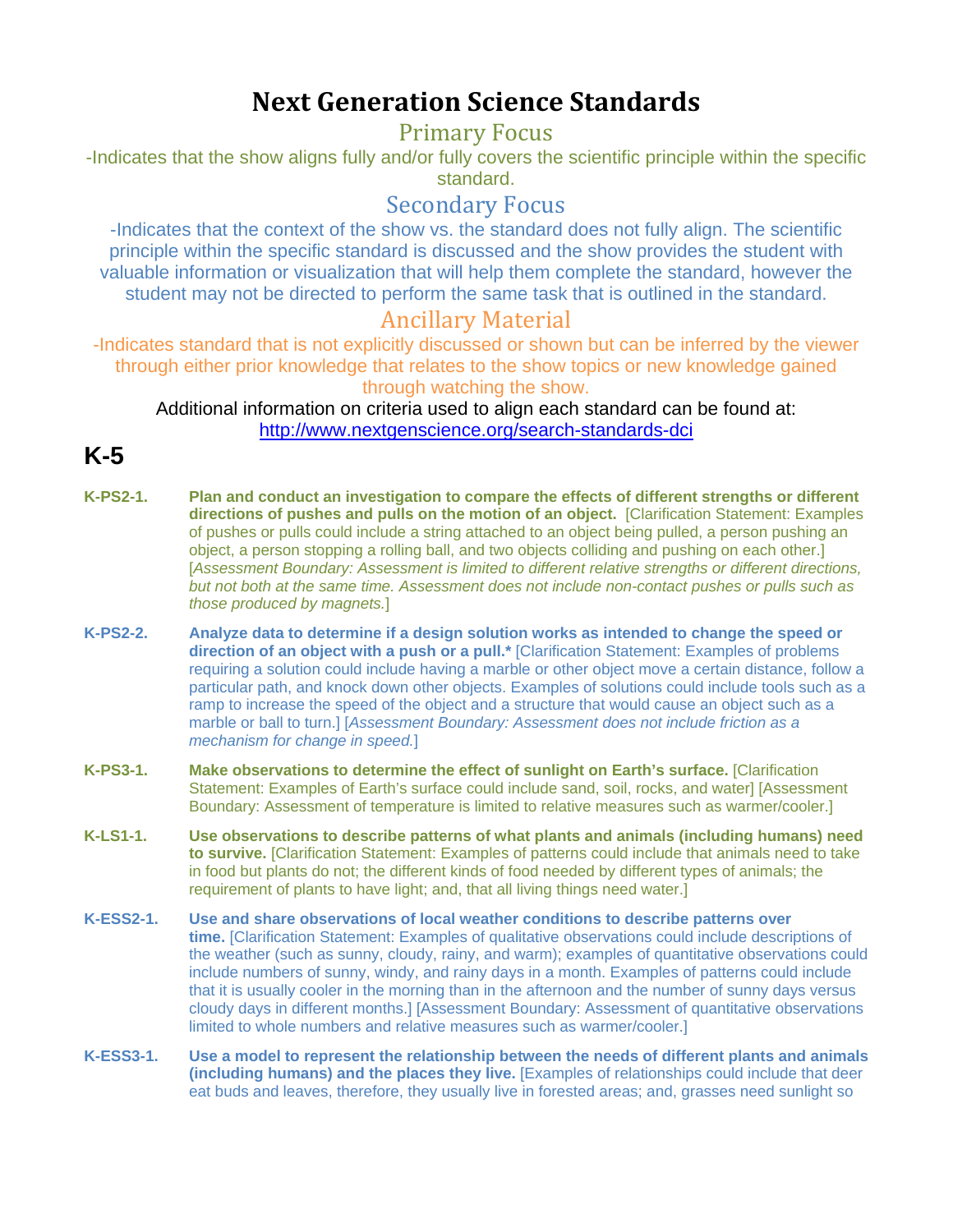they often grow in meadows. Plants, animals, and their surroundings make up a system.]

- **1-PS4-2. Make observations to construct an evidence-based account that objects in darkness can be seen only when illuminated.** [Clarification Statement: Examples of observations could include those made in a completely dark room, a pinhole box, and a video of a cave explorer with a flashlight. Illumination could be from an external light source or by an object giving off its own light.]
- **1-PS4-4. Use tools and materials to design and build a device that uses light or sound to solve the problem of communicating over a distance.\*** [Clarification Statement: Examples of devices could include a light source to send signals, paper cup and string "telephones," and a pattern of drum beats.] [Assessment Boundary: Assessment does not include technological details for how communication devices work.]
- **1-ESS1-1. Use observations of the sun, moon, and stars to describe patterns that can be predicted.** [Clarification Statement: Examples of patterns could include that the sun and moon appear to rise in one part of the sky, move across the sky, and set; and stars other than our sun are visible at night but not during the day.] [Assessment Boundary: Assessment of star patterns is limited to stars being seen at night and not during the day.]
- **1-ESS1-2. Make observations at different times of year to relate the amount of daylight to the time of year.** [Clarification Statement: Emphasis is on relative comparisons of the amount of daylight in the winter to the amount in the spring or fall.] [Assessment Boundary: Assessment is limited to relative amounts of daylight, not quantifying the hours or time of daylight.]
- **2-PS1-3. Make observations to construct an evidence-based account of how an object made of a small set of pieces can be disassembled and made into a new object.** [Clarification Statement: Examples of pieces could include blocks, building bricks, or other assorted small objects.]
- **2-PS1-4. Construct an argument with evidence that some changes caused by heating or cooling can be reversed and some cannot.** [Clarification Statement: Examples of reversible changes could include materials such as water and butter at different temperatures. Examples of irreversible changes could include cooking an egg, freezing a plant leaf, and heating paper.]
- **2-LS2-1. Plan and conduct an investigation to determine if plants need sunlight and water to grow.** [Assessment Boundary: Assessment is limited to testing one variable at a time.]
- **2-ESS1-1. Use information from several sources to provide evidence that Earth events can occur quickly or slowly.** [Clarification Statement: Examples of events and timescales could include volcanic explosions and earthquakes, which happen quickly and erosion of rocks, which occurs slowly.] [Assessment Boundary: Assessment does not include quantitative measurements of timescales.]
- **2-ESS2-2. Develop a model to represent the shapes and kinds of land and bodies of water in an area.** [Assessment Boundary: Assessment does not include quantitative scaling in models.]
- **2-ESS2-3. Obtain information to identify where water is found on Earth and that it can be solid or liquid.**
- **3-PS2-1. Plan and conduct an investigation to provide evidence of the effects of balanced and unbalanced forces on the motion of an object.** [Clarification Statement: Examples could include an unbalanced force on one side of a ball can make it start moving; and, balanced forces pushing on a box from both sides will not produce any motion at all.] [Assessment Boundary: Assessment is limited to one variable at a time: number, size, or direction of forces. Assessment does not include quantitative force size, only qualitative and relative. Assessment is limited to gravity being addressed as a force that pulls objects down.]
- **3-PS2-2. Make observations and/or measurements of an object's motion to provide evidence that that a pattern can be used to predict future motion.** [Clarification Statement: Examples of motion with a predictable pattern could include a child swinging in a swing, a ball rolling back and forth in a bowl, and two children on a see-saw.] [Assessment Boundary: Assessment does not include technical terms such as period and frequency.]
- **3-LS2-1. Construct an argument that some animals form groups that help members survive.**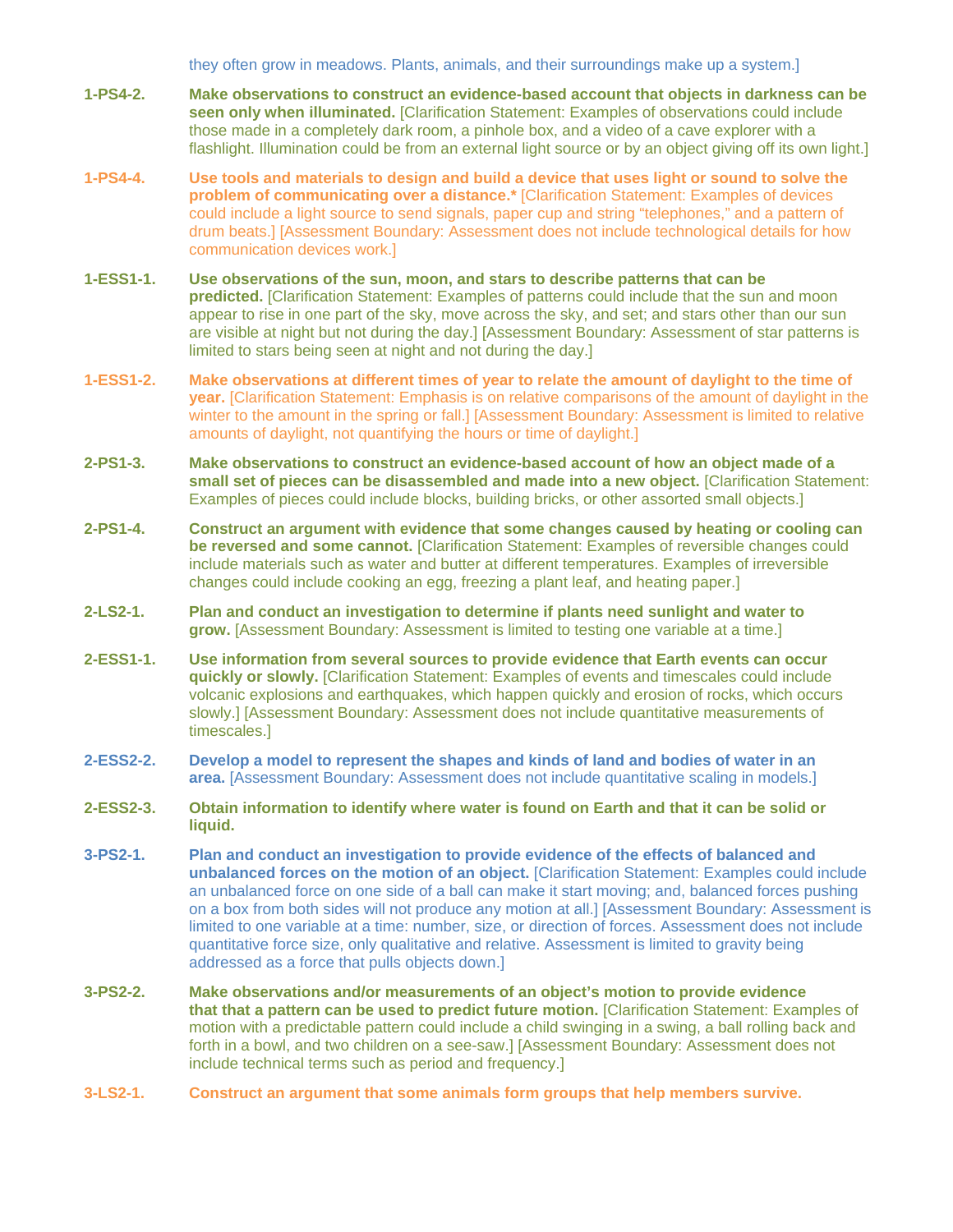- **3-LS4-3. Construct an argument with evidence that in a particular habitat some organisms can survive well, some survive less well, and some cannot survive at all.** [Clarification Statement: Examples of evidence could include needs and characteristics of the organisms and habitats involved. The organisms and their habitat make up a system in which the parts depend on each other.]
- **3-LS4-4. Make a claim about the merit of a solution to a problem caused when the environment changes and the types of plants and animals that live there may change.** [Clarification Statement: Examples of environmental changes could include changes in land characteristics, water distribution, temperature, food, and other organisms.] [Assessment Boundary: Assessment is limited to a single environmental change. Assessment does not include the greenhouse effect or climate change.]
- **3-ESS2-2. Obtain and combine information to describe climates in different regions of the world.**
- **4-PS3-2. Make observations to provide evidence that energy can be transferred from place to place by sound, light, heat, and electric currents.** [Assessment Boundary: Assessment does not include quantitative measurements of energy.]
- **4-PS3-3. Ask questions and predict outcomes about the changes in energy that occur when objects collide.** [Clarification Statement: Emphasis is on the change in the energy due to the change in speed, not on the forces, as objects interact.] [Assessment Boundary: Assessment does not include quantitative measurements of energy.]
- **4-PS3-4. Apply scientific ideas to design, test, and refine a device that converts energy from one form to another.\*** [Clarification Statement: Examples of devices could include electric circuits that convert electrical energy into motion energy of a vehicle, light, or sound; and, a passive solar heater that converts light into heat. Examples of constraints could include the materials, cost, or time to design the device.] [Assessment Boundary: Devices should be limited to those that convert motion energy to electric energy or use stored energy to cause motion or produce light or sound.]
- **4-LS1-2. Use a model to describe that animals receive different types of information through their senses, process the information in their brain, and respond to the information in different ways.** [Clarification Statement: Emphasis is on systems of information transfer.] [Assessment Boundary: Assessment does not include the mechanisms by which the brain stores and recalls information or the mechanisms of how sensory receptors function.]
- **4-ESS1-1. Identify evidence from patterns in rock formations and fossils in rock layers for changes in a landscape over time to support an explanation for changes in a landscape over time.** [Clarification Statement: Examples of evidence from patterns could include rock layers with marine shell fossils above rock layers with plant fossils and no shells, indicating a change from land to water over time; and, a canyon with different rock layers in the walls and a river in the bottom, indicating that over time a river cut through the rock.] [Assessment Boundary: Assessment does not include specific knowledge of the mechanism of rock formation or memorization of specific rock formations and layers. Assessment is limited to relative time.]
- **4-ESS2-2. Analyze and interpret data from maps to describe patterns of Earth's features.** [Clarification Statement: Maps can include topographic maps of Earth's land and ocean floor, as well as maps of the locations of mountains, continental boundaries, volcanoes, and earthquakes.]
- **5-PS1-1. Develop a model to describe that matter is made of particles too small to be seen.** [Clarification Statement: Examples of evidence could include adding air to expand a basketball, compressing air in a syringe, dissolving sugar in water, and evaporating salt water.] [Assessment Boundary: Assessment does not include the atomic-scale mechanism of evaporation and condensation or defining the unseen particles.]
- **5-PS1-2. Measure and graph quantities to provide evidence that regardless of the type of change that occurs when heating, cooling, or mixing substances, the total weight of matter is conserved.** [Clarification Statement: Examples of reactions or changes could include phase changes, dissolving, and mixing that form new substances.] [Assessment Boundary: Assessment does not include distinguishing mass and weight.]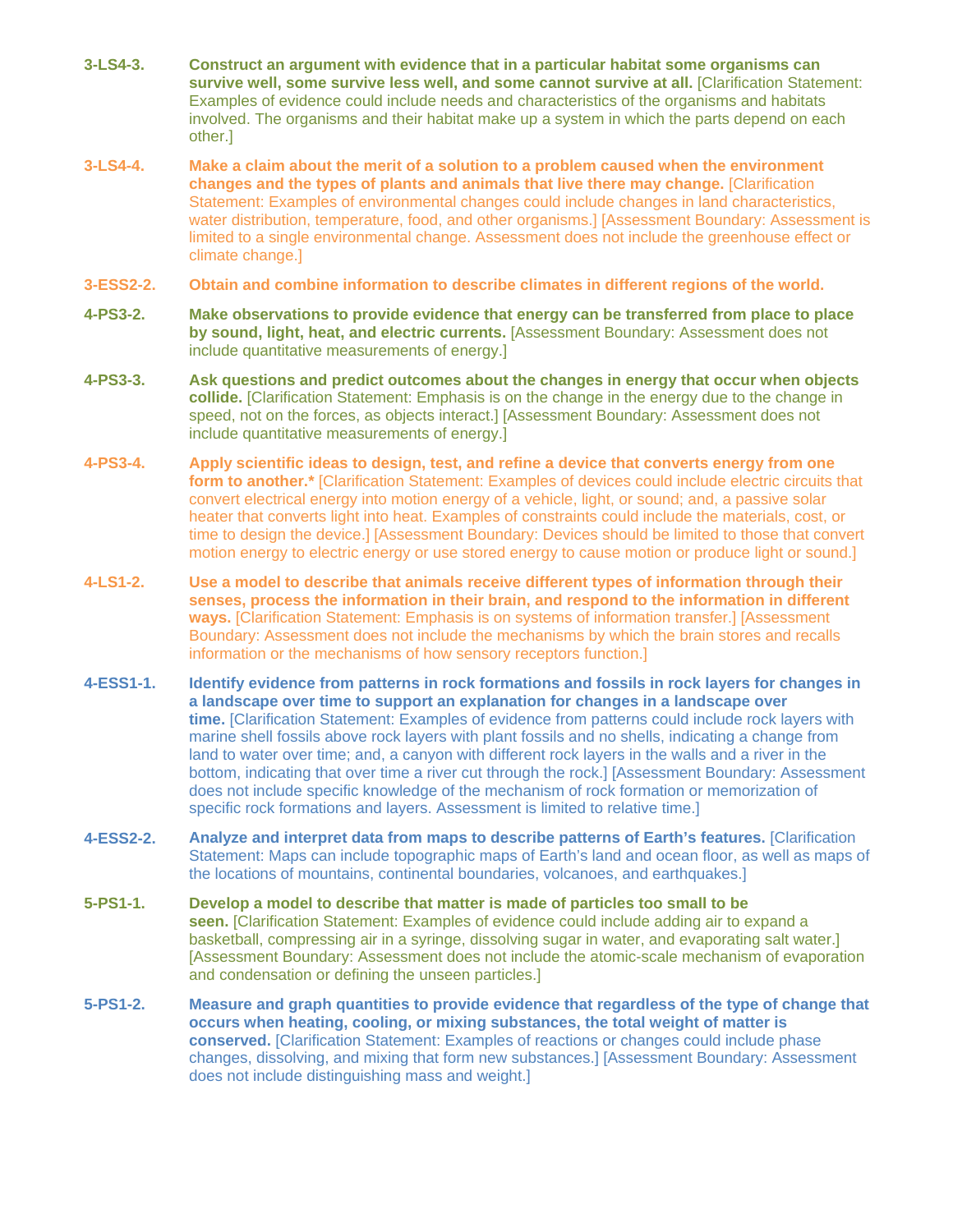- **5-PS1-3. Make observations and measurements to identify materials based on their properties.** [Clarification Statement: Examples of materials to be identified could include baking soda and other powders, metals, minerals, and liquids. Examples of properties could include color, hardness, reflectivity, electrical conductivity, thermal conductivity, response to magnetic forces, and solubility; density is not intended as an identifiable property.] [Assessment Boundary: Assessment does not include density or distinguishing mass and weight.]
- **5-PS2-1. Support an argument that the gravitational force exerted by Earth on objects is directed down.** [Clarification Statement: "Down" is a local description of the direction that points toward the center of the spherical Earth.] [Assessment Boundary: Assessment does not include mathematical representation of gravitational force.]
- **5-PS3-1. Use models to describe that that energy in animals' food (used for body repair, growth, motion, and to maintain body warmth) was once energy from the sun.** [Clarification Statement: Examples of models could include diagrams, and flow charts.]
- **5-LS1-1. Support an argument that plants get the materials they need for growth chiefly from air and water.** [Clarification Statement: Emphasis is on the idea that plant matter comes mostly from air and water, not from the soil.]
- **5-ESS1-1. Support an argument that differences in the apparent brightness of the sun compared to other stars is due to their relative distances from the Earth.** [Assessment Boundary: Assessment is limited to relative distances, not sizes, of stars. Assessment does not include other factors that affect apparent brightness (such as stellar masses, age, stage).]
- **5-ESS2-2. Describe and graph the amounts and percentages of water and fresh water in various reservoirs to provide evidence about the distribution of water on Earth.** [Assessment Boundary: Assessment is limited to oceans, lakes, rivers, glaciers, ground water, and polar ice caps, and does not include the atmosphere.]
- **5-ESS3-1. Obtain and combine information about ways individual communities use science ideas to protect the Earth's resources and environment.**

#### **6-8 Physical Sciences**

- **MS-PS1-1. Develop models to describe the atomic composition of simple molecules and extended structures.** [Clarification Statement: Emphasis is on developing models of molecules that vary in complexity. Examples of simple molecules could include ammonia and methanol. Examples of extended structures could include sodium chloride or diamonds. Examples of molecular-level models could include drawings, 3D ball and stick structures, or computer representations showing different molecules with different types of atoms.] [*Assessment Boundary: Assessment does not include valence electrons and bonding energy, discussing the ionic nature of subunits of complex structures, or a complete description of all individual atoms in a complex molecule or extended structure is not required.*]
- **MS-PS1-2. Analyze and interpret data on the properties of substances before and after the substances interact to determine if a chemical reaction has occurred.** [Clarification Statement: Examples of reactions could include burning sugar or steel wool, fat reacting with sodium hydroxide, and mixing zinc with hydrogen chloride.] [*Assessment boundary: Assessment is limited to analysis of the following properties: density, melting point, boiling point, solubility, flammability, and odor.*]
- **MS-PS1-4. Develop a model that predicts and describes changes in particle motion, temperature, and state of a pure substance when thermal energy is added or removed.** [Clarification Statement: Emphasis is on qualitative molecular-level models of solids, liquids, and gases to show that adding or removing thermal energy increases or decreases kinetic energy of the particles until a change of state occurs. Examples of models could include drawing and diagrams. Examples of particles could include molecules or inert atoms. Examples of pure substances could include water, carbon dioxide, and helium.]
- **MS-PS2-1. Apply Newton's Third Law to design a solution to a problem involving the motion of two**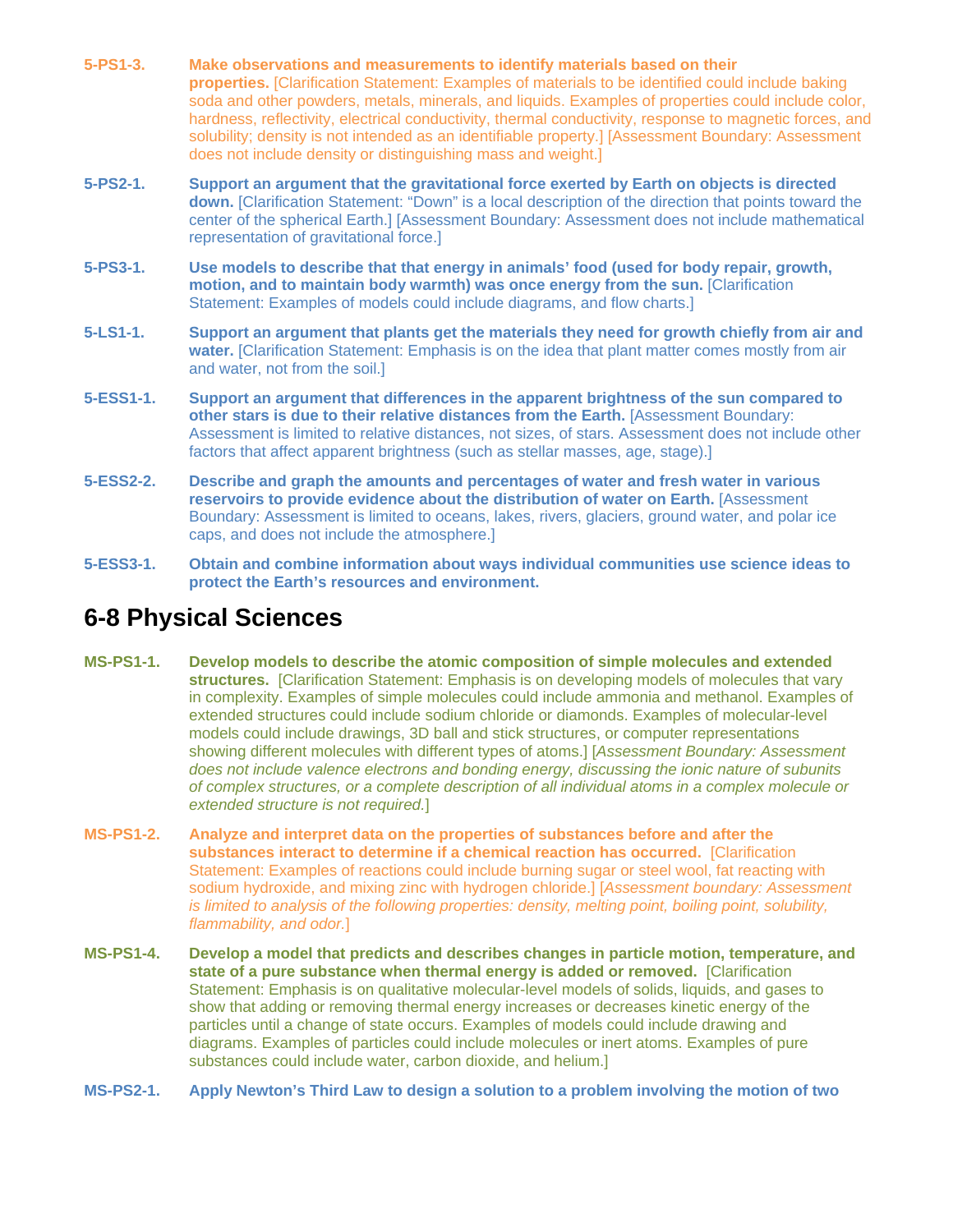**colliding objects.\*** [Clarification Statement: Examples of practical problems could include the impact of collisions between two cars, between a car and stationary objects, and between a meteor and a space vehicle.] [Assessment Boundary: Assessment is limited to vertical or horizontal interactions in one dimension.]

- **MS-PS2-2. Plan an investigation to provide evidence that the change in an object's motion depends on the sum of the forces on the object and the mass of the object.** [Clarification Statement: Emphasis is on balanced (Newton's First Law) and unbalanced forces in a system, qualitative comparisons of forces, mass and changes in motion (Newton's Second Law), frame of reference, and specification of units.] [Assessment Boundary: Assessment is limited to forces and changes in motion in one-dimension in an inertial reference frame and to change in one variable at a time. Assessment does not include the use of trigonometry.]
- **MS-PS2-4. Construct and present arguments using evidence to support the claim that gravitational interactions are attractive and depend on the masses of interacting objects.** [Clarification Statement: Examples of evidence for arguments could include data generated from simulations or digital tools; and charts displaying mass, strength of interaction, distance from the Sun, and orbital periods of objects within the solar system.] [Assessment Boundary: Assessment does not include Newton's Law of Gravitation or Kepler's Laws.]
- **MS-PS2-5. Conduct an investigation and evaluate the experimental design to provide evidence that fields exist between objects exerting forces on each other even though the objects are not in contact.** [Clarification Statement: Examples of this phenomenon could include the interactions of magnets, electrically-charged strips of tape, and electrically-charged pith balls. Examples of investigations could include first-hand experiences or simulations.] [Assessment Boundary: Assessment is limited to electric and magnetic fields, and limited to qualitative evidence for the existence of fields.]
- **MS-PS3-4. Plan an investigation to determine the relationships among the energy transferred, the type of matter, the mass, and the change in the average kinetic energy of the particles as measured by the temperature of the sample.** [Clarification Statement: Examples of experiments could include comparing final water temperatures after different masses of ice melted in the same volume of water with the same initial temperature, the temperature change of samples of different materials with the same mass as they cool or heat in the environment, or the same material with different masses when a specific amount of energy is added.] [Assessment Boundary: Assessment does not include calculating the total amount of thermal energy transferred.]
- **MS-PS3-5. Construct, use, and present arguments to support the claim that when the kinetic energy of an object changes, energy is transferred to or from the object.** [Clarification Statement: Examples of empirical evidence used in arguments could include an inventory or other representation of the energy before and after the transfer in the form of temperature changes or motion of object.] [Assessment Boundary: Assessment does not include calculations of energy.]

#### **6-8 Life Sciences**

**Alignment of standards in this section is negligible** 

### **6-8 Earth and Space Science**

- **MS-ESS1-1. Develop and use a model of the Earth-sun-moon system to describe the cyclic patterns of lunar phases, eclipses of the sun and moon, and seasons.** [Clarification Statement: Examples of models can be physical, graphical, or conceptual.]
- **MS-ESS1-2. Develop and use a model to describe the role of gravity in the motions within galaxies and the solar system.**[Clarification Statement: Emphasis for the model is on gravity as the force that holds together the solar system and Milky Way galaxy and controls orbital motions within them. Examples of models can be physical (such as the analogy of distance along a football field or computer visualizations of elliptical orbits) or conceptual (such as mathematical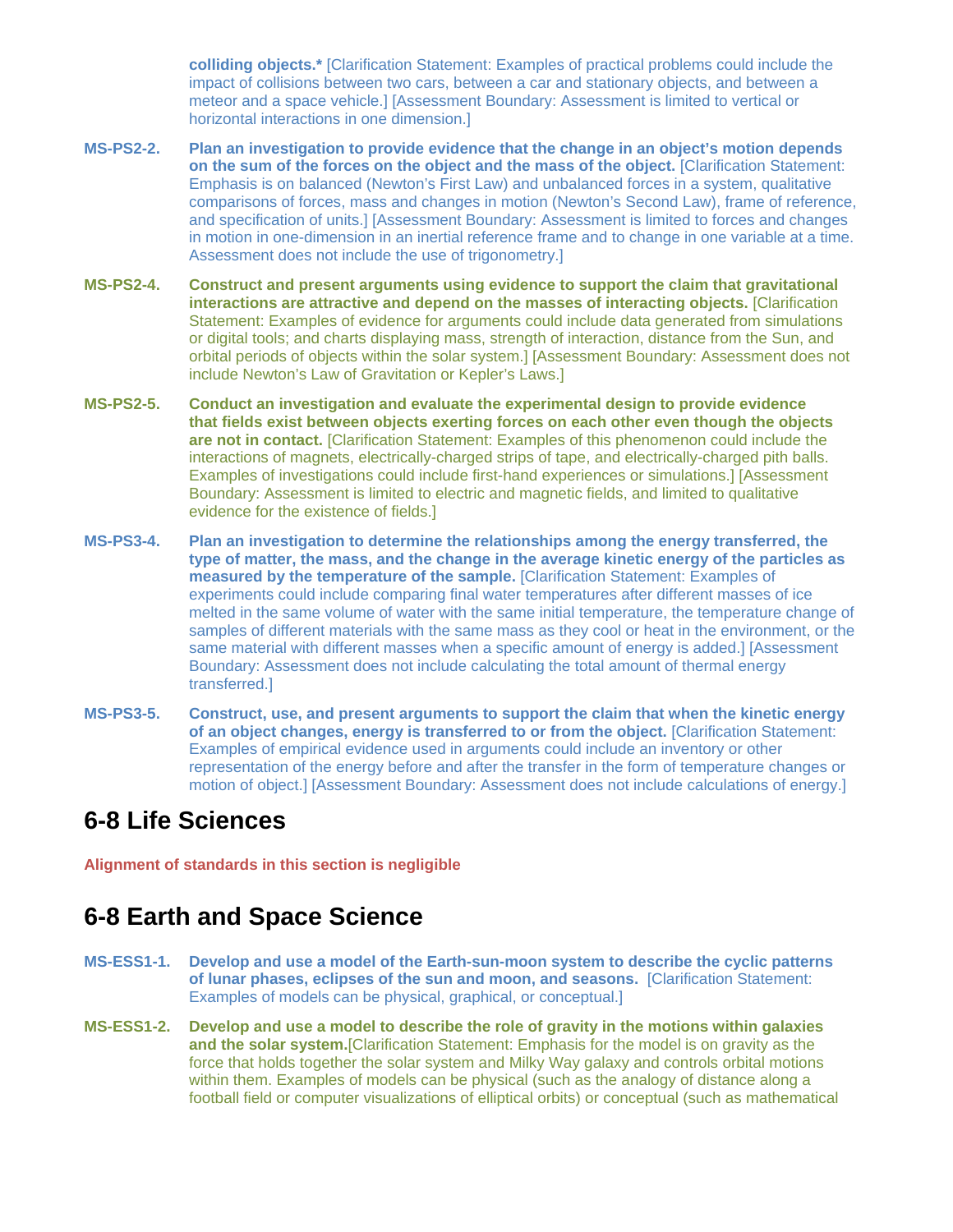proportions relative to the size of familiar objects such as students' school or state).] [*Assessment Boundary: Assessment does not include Kepler's Laws of orbital motion or the apparent retrograde motion of the planets as viewed from Earth.*]

**MS-ESS1-3. Analyze and interpret data to determine scale properties of objects in the solar system.** [Clarification Statement: Emphasis is on the analysis of data from Earth-based instruments, space-based telescopes, and spacecraft to determine similarities and differences among solar system objects. Examples of scale properties include the sizes of an object's layers (such as crust and atmosphere), surface features (such as volcanoes), and orbital radius. Examples of data include statistical information, drawings and photographs, and models.] [*Assessment Boundary: Assessment does not include recalling facts about properties of the planets and other solar system bodies.*]

- **MS-ESS2-4. Develop a model to describe the cycling of water through Earth's systems driven by energy from the sun and the force of gravity.** [Clarification Statement: Emphasis is on the ways water changes its state as it moves through the multiple pathways of the hydrologic cycle. Examples of models can be conceptual or physical.] [Assessment Boundary: A quantitative understanding of the latent heats of vaporization and fusion is not assessed.]
- **MS-ESS3-1. Construct a scientific explanation based on evidence for how the uneven distributions of Earth's mineral, energy, and groundwater resources are the result of past and current geoscience processes.** [Clarification Statement: Emphasis is on how these resources are limited and typically non-renewable, and how their distributions are significantly changing as a result of removal by humans. Examples of uneven distributions of resources as a result of past processes include but are not limited to petroleum (locations of the burial of organic marine sediments and subsequent geologic traps), metal ores (locations of past volcanic and hydrothermal activity associated with subduction zones), and soil (locations of active weathering and/or deposition of rock).]

### **6-8 ETS: Engineering, Technology, and Applications of Science**

**Alignment of standards in this section is negligible** 

### **9-12 Physical Science**

- **HS-PS1-1. Use the periodic table as a model to predict the relative properties of elements based on the patterns of electrons in the outermost energy level of atoms. [Clarification Statement:** Examples of properties that could be predicted from patterns could include reactivity of metals, types of bonds formed, numbers of bonds formed, and reactions with oxygen.] [*Assessment Boundary: Assessment is limited to main group elements. Assessment does not include quantitative understanding of ionization energy beyond relative trends.*]
- **HS-PS1-8. Develop models to illustrate the changes in the composition of the nucleus of the atom and the energy released during the processes of fission, fusion, and radioactive decay.** [Clarification Statement: Emphasis is on simple qualitative models, such as pictures or diagrams, and on the scale of energy released in nuclear processes relative to other kinds of transformations.] [*Assessment Boundary: Assessment does not include quantitative calculation of energy released. Assessment is limited to alpha, beta, and gamma radioactive decays.*]
- **HS-PS3-5. Develop and use a model of two objects interacting through electric or magnetic fields to illustrate the forces between objects and the changes in energy of the objects due to the interaction.** [Clarification Statement: Examples of models could include drawings, diagrams, and texts, such as drawings of what happens when two charges of opposite polarity are near each other.] [Assessment Boundary: Assessment is limited to systems containing two objects.]
- **HS-PS4-5. Communicate technical information about how some technological devices use the principles of wave behavior and wave interactions with matter to transmit and capture information and energy.\*** [Clarification Statement: Examples could include solar cells capturing light and converting it to electricity; medical imaging; and communications technology.] [Assessment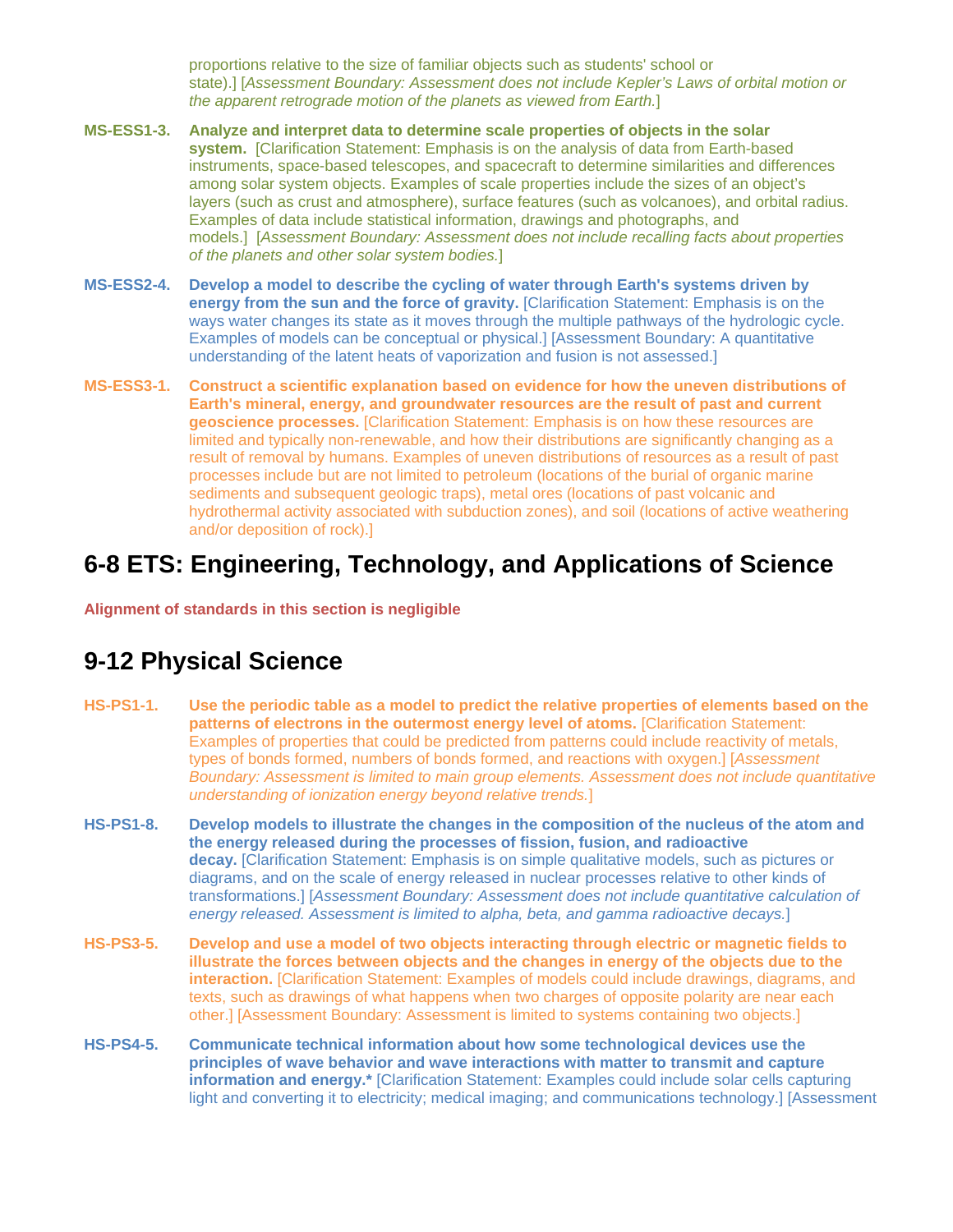Boundary: Assessments are limited to qualitative information. Assessments do not include band theory.]

### **9-12 Life Science**

**HS-LS4-5. Evaluate the evidence supporting claims that changes in environmental conditions may result in: (1) increases in the number of individuals of some species, (2) the emergence of new species over time, and (3) the extinction of other species.** [Clarification Statement: Emphasis is on determining cause and effect relationships for how changes to the environment such as deforestation, fishing, application of fertilizers, drought, flood, and the rate of change of the environment affect distribution or disappearance of traits in species.]

### **9-12 Earth and Space Science**

- **HS-ESS1-1. Develop a model based on evidence to illustrate the life span of the sun and the role of nuclear fusion in the sun's core to release energy in the form of radiation.** [Clarification Statement: Emphasis is on the energy transfer mechanisms that allow energy from nuclear fusion in the sun's core to reach Earth. Examples of evidence for the model include observations of the masses and lifetimes of other stars, as well as the ways that the sun's radiation varies due to sudden solar flares ("space weather"), the 11-year sunspot cycle, and non-cyclic variations over centuries.] [*Assessment Boundary: Assessment does not include details of the atomic and subatomic processes involved with the sun's nuclear fusion.]*
- **HS-ESS1-2. Construct an explanation of the Big Bang theory based on astronomical evidence of light spectra, motion of distant galaxies, and composition of matter in the universe.** [Clarification Statement: Emphasis is on the astronomical evidence of the red shift of light from galaxies as an indication that the universe is currently expanding, the cosmic microwave background as the remnant radiation from the Big Bang, and the observed composition of ordinary matter of the universe, primarily found in stars and interstellar gases (from the spectra of electromagnetic radiation from stars), which matches that predicted by the Big Bang theory (3/4 hydrogen and 1/4 helium).]
- **HS-ESS1-3. Communicate scientific ideas about the way stars, over their life cycle, produce elements.** [Clarification Statement: Emphasis is on the way nucleosynthesis, and therefore the different elements created, varies as a function of the mass of a star and the stage of its lifetime.] [*Assessment Boundary: Details of the many different nucleosynthesis pathways for stars of differing masses are not assessed.*]
- **HS-ESS1-4. Use mathematical or computational representations to predict the motion of orbiting objects in the solar system.**[Clarification Statement: Emphasis is on Newtonian gravitational laws governing orbital motions, which apply to human-made satellites as well as planets and moons.] [*Assessment Boundary: Mathematical representations for the gravitational attraction of bodies and Kepler's Laws of orbital motions should not deal with more than two bodies, nor involve calculus.*]
- **HS-ESS2-5. Plan and conduct an investigation of the properties of water and its effects on Earth materials and surface processes.** [Clarification Statement: Emphasis is on mechanical and chemical investigations with water and a variety of solid materials to provide the evidence for connections between the hydrologic cycle and system interactions commonly known as the rock cycle. Examples of mechanical investigations include stream transportation and deposition using a stream table, erosion using variations in soil moisture content, or frost wedging by the expansion of water as it freezes. Examples of chemical investigations include chemical weathering and recrystallization (by testing the solubility of different materials) or melt generation (by examining how water lowers the melting temperature of most solids).]
- **HS-ESS2-7. Construct an argument based on evidence about the simultaneous coevolution of Earth's systems and life on Earth.** [Clarification Statement: Emphasis is on the dynamic causes, effects, and feedbacks between the biosphere and Earth's other systems, whereby geoscience factors control the evolution of life, which in turn continuously alters Earth's surface. Examples of include how photosynthetic life altered the atmosphere through the production of oxygen, which in turn